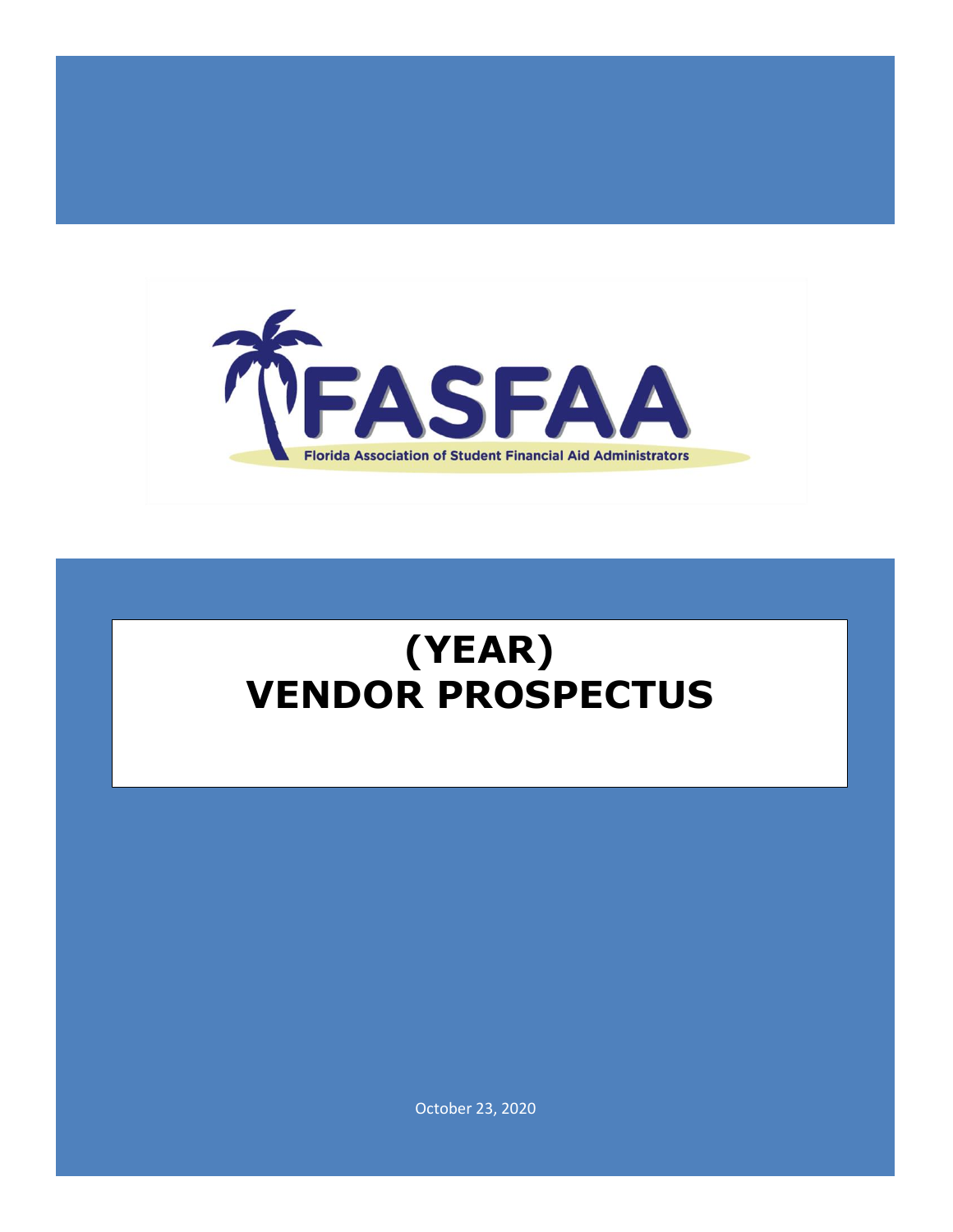# **Table of Contents**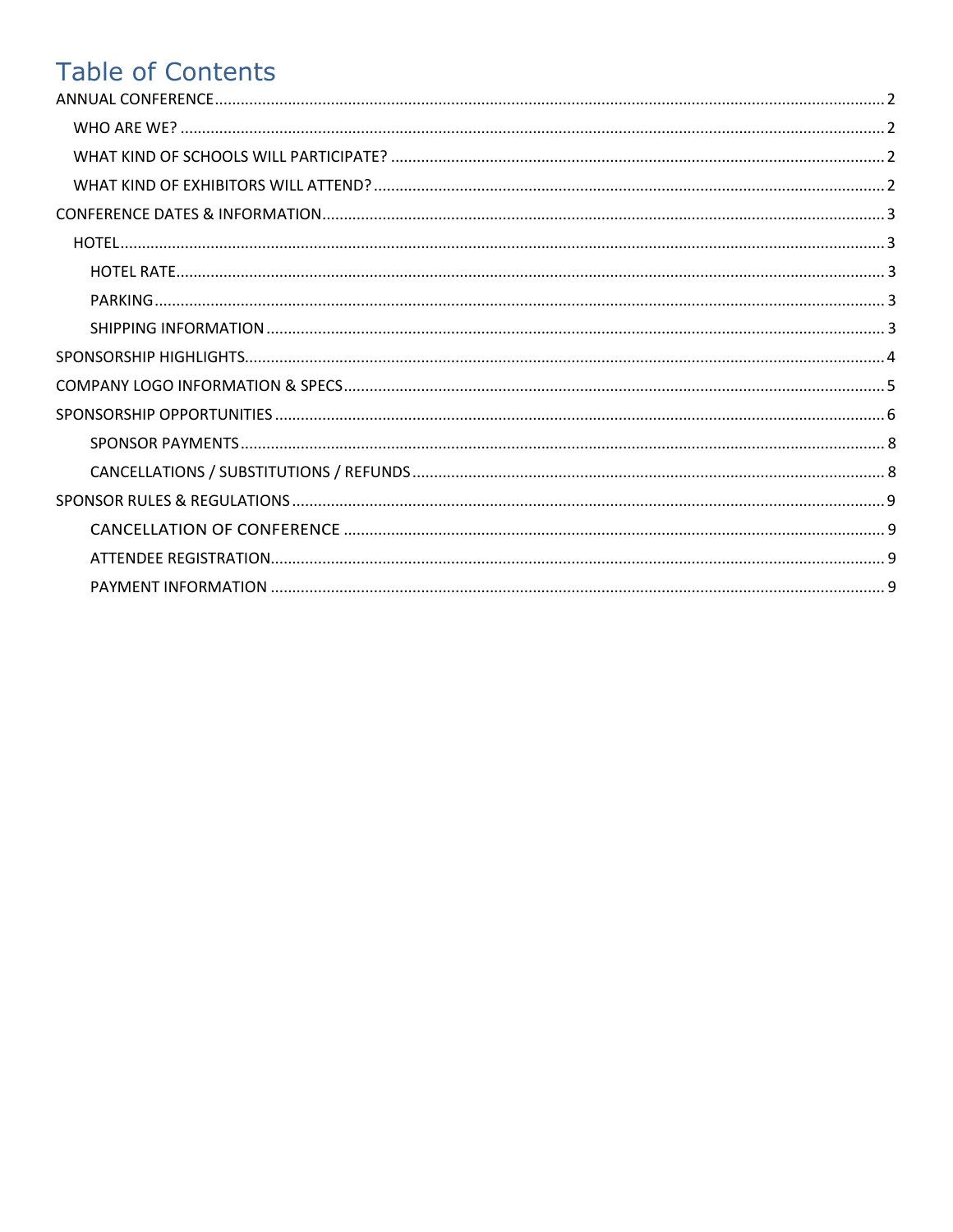# **ANNUAL CONFERENCE**

### <span id="page-2-1"></span><span id="page-2-0"></span>**WHO ARE WE?**

Since 1967, The **Florida Association of Student Financial Aid Administrators** (**FASFAA**) has been a not-for-profit educational corporation and is currently comprised of over 900 financial aid professionals. These individuals represent all sectors of the financial aid community, including post-secondary institutions in Florida, lending institutions, state governmental agencies, loan servicing agencies, and other organizations that support financial aid administration.

### <span id="page-2-2"></span>**WHAT KIND OF SCHOOLS WILL PARTICIPATE?**

We expect a variety of schools from private, public, and proprietary colleges, universities, trade, and technical schools throughout the state of Florida.



## <span id="page-2-3"></span>**WHAT KIND OF EXHIBITORS WILL ATTEND?**

Participating exhibitors have included banks and financial institutions, software and hardware companies, campus chatbot providers, community associations, college bursars, and state agencies.

### You are cordially invited to be a part of it all!

FASFAA's annual conference is the premier event for financial aid administrators in the state! Nowhere will you find an environment more conducive to meaningful interaction between attendees.

Enclosed are materials detailing a variety of ways that your organization can benefit from being a member and joining the conference, along with sponsorship opportunities.

**Submit your paid, completed registration and sponsorship forms by (Month, Day, Year), and receive a x% discount!**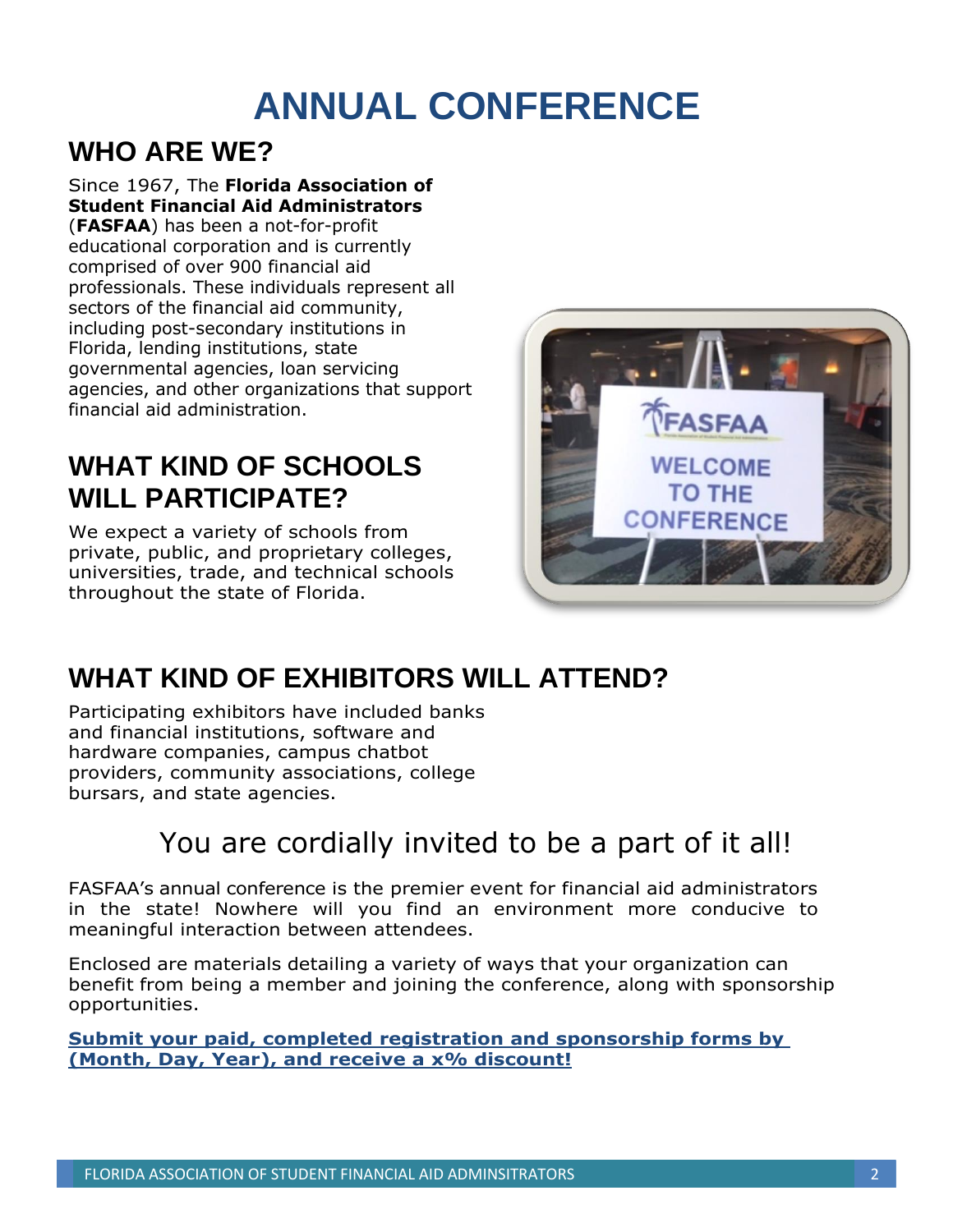# <span id="page-3-0"></span>**CONFERENCE DATES & INFORMATION**

|                                   | December xx, xxxx              | Discounted sponsorship payment due                |  |
|-----------------------------------|--------------------------------|---------------------------------------------------|--|
| <b>Conference</b><br><b>Dates</b> | March xx, xxxx                 | Partner logo and descriptions needed              |  |
| (DATE)                            | April xx, xxxx<br>May xx, xxxx | AV needs due<br><b>Conference Sponsorship Due</b> |  |
|                                   | May xx, xxxx                   | <b>Conference packet inserts due</b>              |  |
|                                   |                                |                                                   |  |

### <span id="page-3-1"></span>**HOTEL**

#### (Hotel Name)

(Address) (City, St, Zip) (Phone) (Fax)

### <span id="page-3-2"></span>**HOTEL RATE**

\$xxx/night (hotel fee valued at \$xx/night is waived for our group)

For hotel and travel information, including a hotel reservation link, visit the conference page.

Make sure you mention you are attending the FASFAA conference. This rate extends three days before the conference dates and three days after. Please make your reservations as early as possible to secure your room and rate.

#### <span id="page-3-3"></span>**PARKING**

The hotel is providing two options (Parking details)

Valet parking \$xx.00/day.

#### <span id="page-3-4"></span>**SHIPPING INFORMATION**

Conference materials and booths should be shipped to the following address:

(Hotel Name)

(Address) (City, St. Zip) Hold For: FASFAA Conference *<<Representative Name>> <<Company Name>>*

Vendors are responsible for all incoming hotel shipping fees.

The hotel will assess handling charges of \$xx.00 per box/container

At the end of the conference, the Business Center must be used to ship exhibitor's materials. A service charge will be added to the shipping charge. Contact them directly by the house phone.

Insert Conference Logo

FLORIDA ASSOCIATION OF STUDENT FINANCIAL AID ADMINSITRATORS 3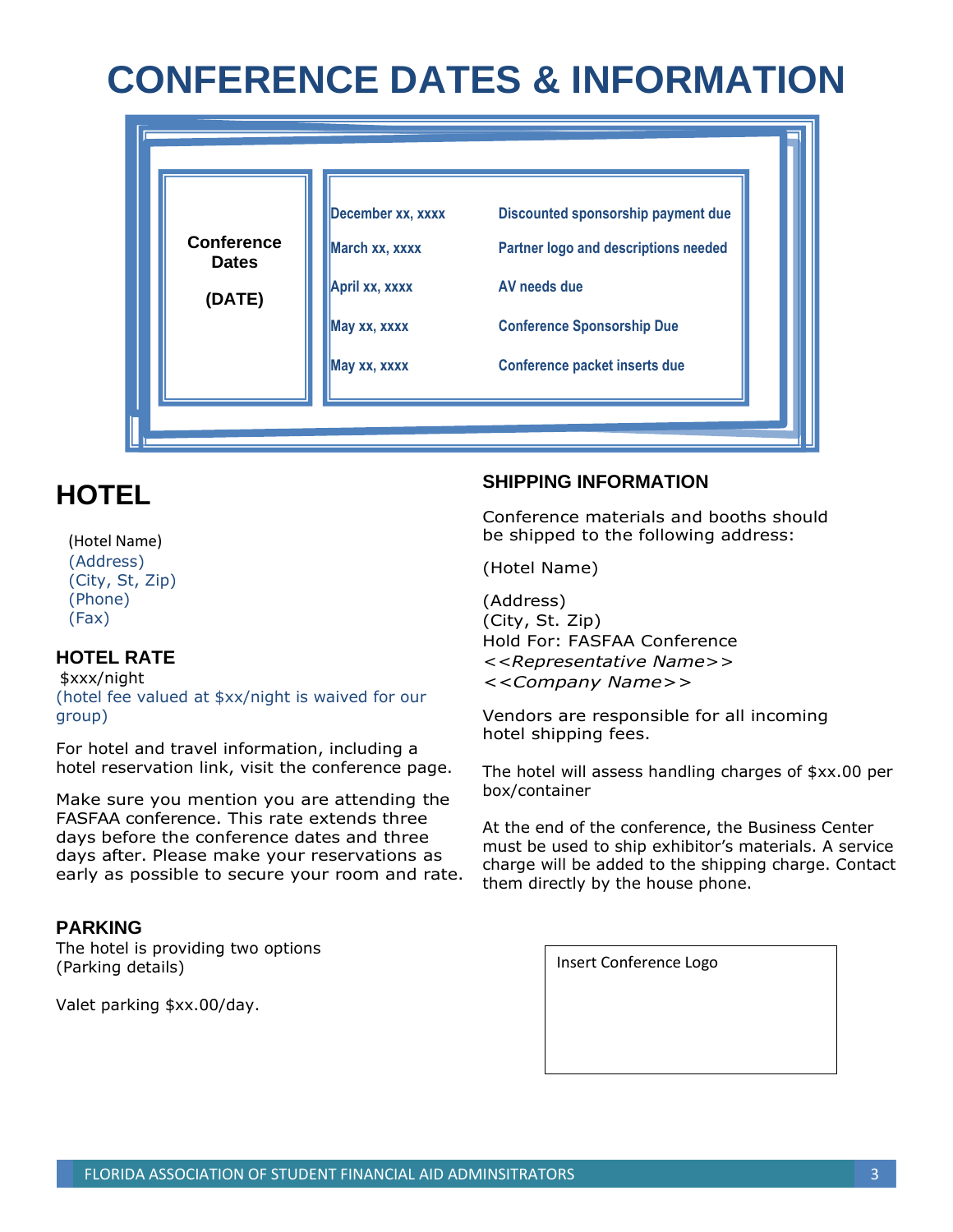# **SPONSORSHIP HIGHLIGHTS**

<span id="page-4-0"></span>See how our various sponsorship levels compare:

| <b>Features</b>                                   | <b>Platinum</b>                 | Gold                            | <b>Silver</b>                   | <b>Bronze</b>                   |
|---------------------------------------------------|---------------------------------|---------------------------------|---------------------------------|---------------------------------|
| Pricing                                           | \$4000                          | \$3000                          | \$2000                          | \$1000                          |
| <b>Booth Space</b>                                | 2                               | $\mathbf{1}$                    | $\mathbf{1}$                    |                                 |
| Priority Placement by date                        | $\checkmark$                    | $\checkmark$                    | $\checkmark$                    |                                 |
| <b>Complimentary Registrations</b>                | $\overline{2}$                  | $\overline{2}$                  | 1                               |                                 |
| Web Ad Banner                                     | $\checkmark$                    | $\checkmark$                    |                                 |                                 |
| Web Recognition as<br>Sponsor/Logo                | ✓                               | $\checkmark$                    | $\checkmark$                    | ✓                               |
| Luncheon<br>Recognition/Conference<br>placement   | ✓                               | $\checkmark$                    | $\checkmark$                    | $\checkmark$                    |
| 8x11 Flyer in packets                             | $\checkmark$                    | $\checkmark$                    | $\checkmark$                    |                                 |
| Electronic attendee list                          | 3 Weeks<br>before<br>conference | 3 Weeks<br>before<br>conference | 2 Weeks<br>before<br>conference | 2 Weeks<br>before<br>conference |
| Lunch and Learn<br>Opportunity<br>(Space limited) | ✓                               |                                 |                                 |                                 |

- **1.** All sponsors and sponsor attendees must be paid, active members of FASFAA during the conference event.
- **2.** Exhibit space includes: 2 chairs, skirted 6' table, and complimentary wi-fi.
- **3.** Food and beverage costs are not included in the sponsorship package price.

*Exhibitor participation levels include conference meals, welcome reception, conference materials, and session attendance.*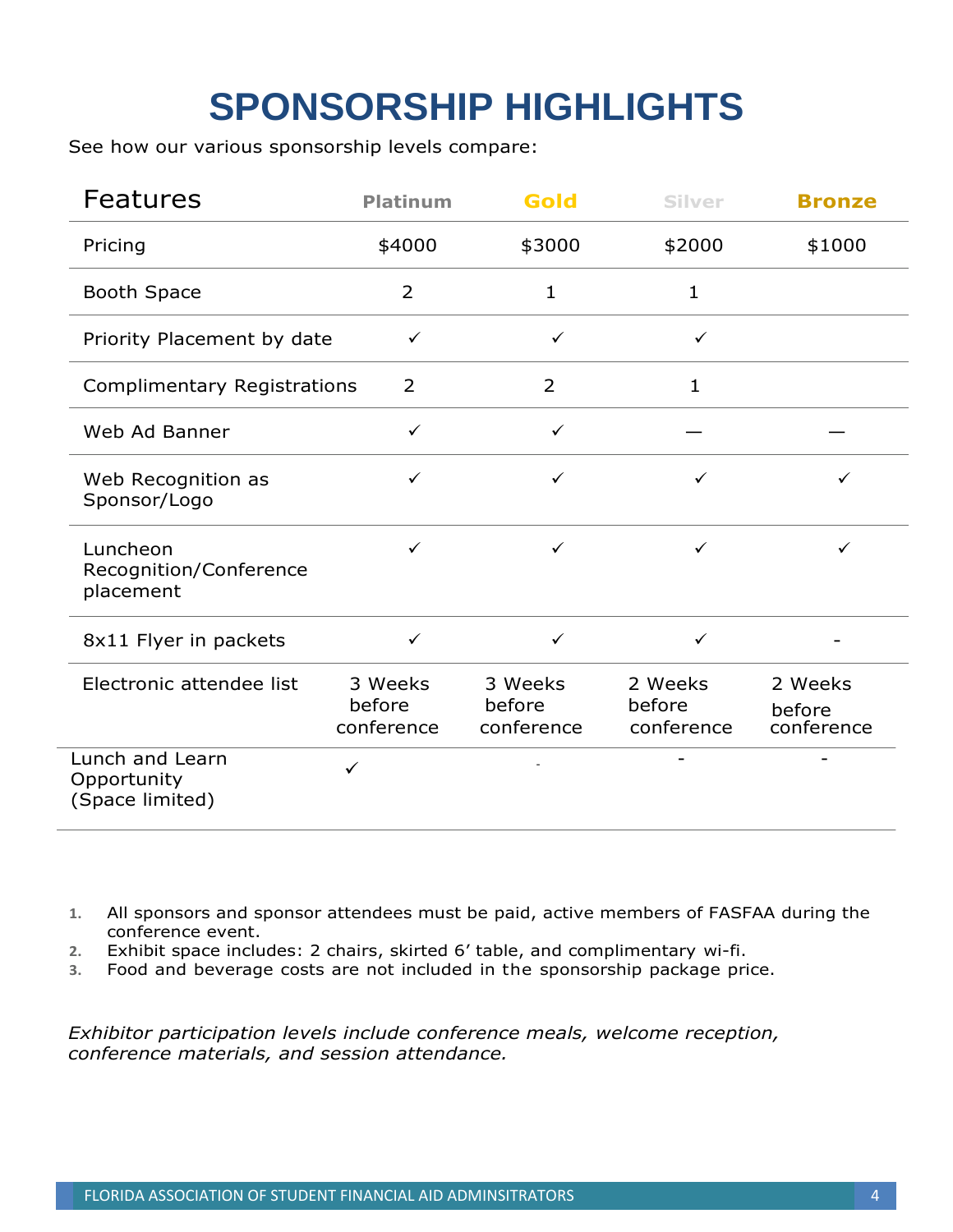# <span id="page-5-0"></span>**COMPANY LOGO INFORMATION & SPECS**

We at FASFAA believe that you, our partners, are vital to the success of our conferences. We express our appreciation by displaying your logo proudly on the conference website and making your company information readily available at the conference, throughout the conference agenda. Please use these guidelines when submitting your materials.

- Company description must be 100 words or less (FASFAA reserves the right to edit for length).
- A .JPG of your logo is required. Please provide full color and single-color versions if available.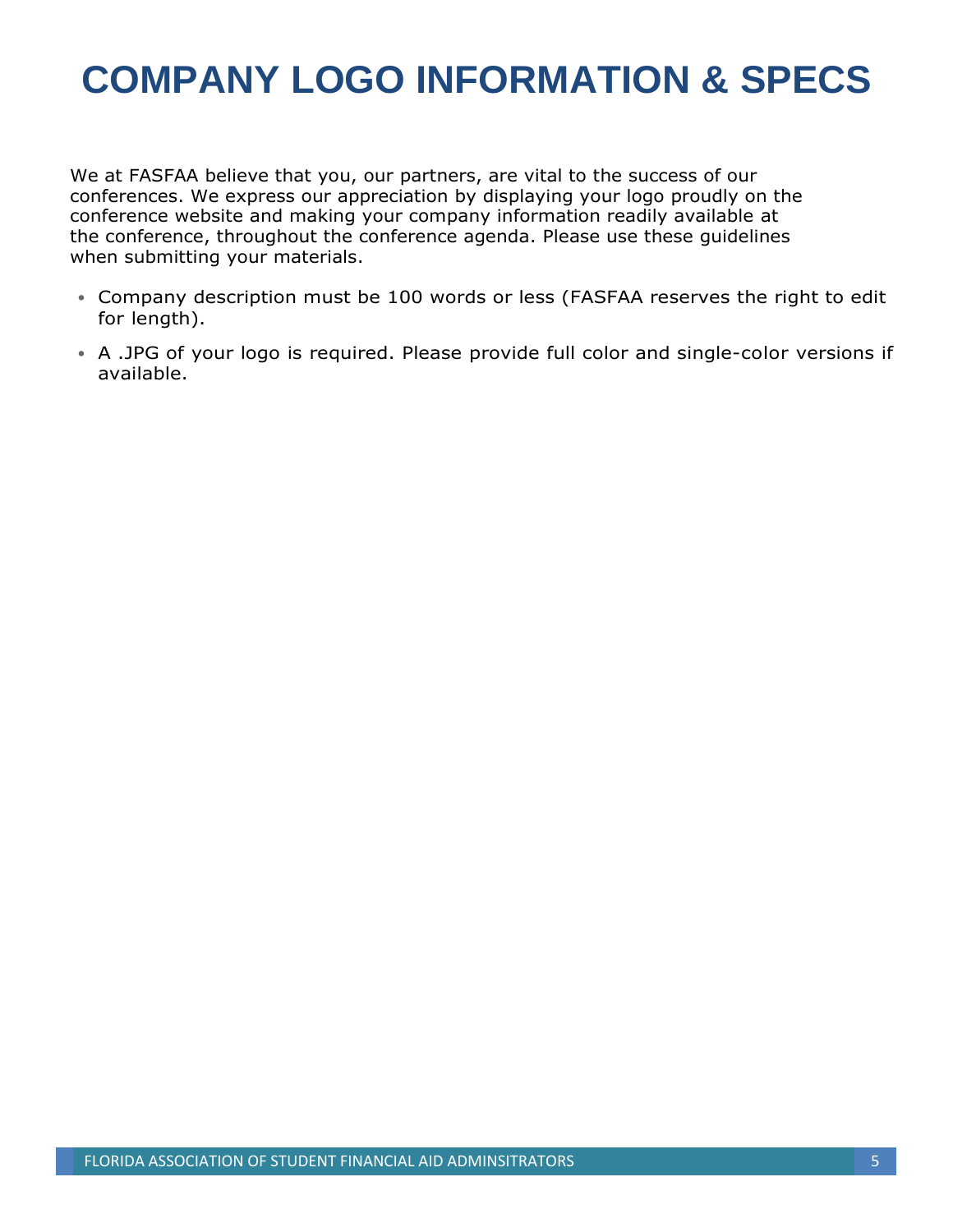# **SPONSORSHIP OPPORTUNITIES**

#### <span id="page-6-0"></span>**Sponsorship Packages: A x% discounted rate applied if paid in full before (Month, Day, Year)**

| Platinum<br>Level      | \$4,000 (*5% discount = \$3,800)                                                                                           |
|------------------------|----------------------------------------------------------------------------------------------------------------------------|
|                        | Two Exhibit Booth Spaces - Priority Placement by date of receipt of commitment                                             |
|                        | Must be paid FASFAA Members<br>٠                                                                                           |
|                        | Two Complimentary Conference Registrations<br>٠                                                                            |
|                        | Organization Logo on Conference Information Page JPEG format<br>$\bullet$                                                  |
|                        | Luncheon Conference Support Recognition by the level of sponsorship                                                        |
|                        | Please be present at the opening luncheon to be recognized                                                                 |
|                        | Lunch and Learn<br>$\bullet$                                                                                               |
|                        | Web Banner Ad on Web Site                                                                                                  |
|                        | 18.5x11 flyer in the conference registration packet<br>٠                                                                   |
|                        | Vendor reception recognition<br>$\bullet$                                                                                  |
|                        | List of registrants 2 weeks before the annual conference                                                                   |
|                        | Lunch and Learn opportunity limited to first come first paid sponsorship (limited to 5 spots)                              |
|                        |                                                                                                                            |
| Gold<br>Level          | \$3,000 (*5% discount = \$2,850)                                                                                           |
|                        | Conference Exhibit Booth - Priority Placement by date of receipt of commitment<br>٠                                        |
|                        | Must be paid FASFAA Members<br>$\bullet$                                                                                   |
|                        | Two Complimentary Conference Registrations<br>$\bullet$                                                                    |
|                        | Organization Logo on Conference Information Page JPEG Format                                                               |
|                        | Luncheon Conference Support Recognition by the level of sponsorship<br>$\bullet$                                           |
|                        | Please be present at the opening luncheon to be recognized                                                                 |
|                        | Web Banner Ad on Web Site<br>$\bullet$                                                                                     |
|                        | 18.5x11 flyer in the conference registration packet                                                                        |
|                        | Vendor reception recognition<br>$\bullet$                                                                                  |
|                        | List of registrants 2 weeks before the annual conference                                                                   |
|                        |                                                                                                                            |
| <b>Silver</b>          | \$2,000 (*5% discount = \$1,900)                                                                                           |
| Level                  |                                                                                                                            |
|                        | Conference Exhibit Booth - Priority Placement by date of receipt of commitment<br>$\bullet$<br>Must be paid FASFAA Members |
| *5% discount           | ٠<br>One Complimentary Conference Registration                                                                             |
| =\$1900                | Organization Logo on Conference Information Page JPEG Format                                                               |
|                        | $\bullet$<br>Luncheon Conference Support Recognition by the level of sponsorship                                           |
|                        | $\bullet$<br>Please be present at the opening luncheon to be recognized                                                    |
|                        | 18.5x11 flyer in the conference registration packet<br>$\bullet$                                                           |
|                        | Vendor reception recognition                                                                                               |
|                        |                                                                                                                            |
|                        | List of registrants 2 weeks before the annual conference                                                                   |
| <b>Bronze</b><br>Level | \$1,000 Minimum (*5% discount = \$950)                                                                                     |
|                        | No exhibit booth                                                                                                           |
|                        | Must be paid FASFAA Members                                                                                                |
|                        | Organization Logo on Conference Information Page JPEG Format                                                               |
|                        | Luncheon Conference Support Recognition by the level of sponsorship                                                        |
|                        | Please be present at the opening luncheon to be recognized                                                                 |
|                        | Vendor reception recognition                                                                                               |
|                        |                                                                                                                            |
| <b>** NEW **</b>       | \$500 flat rate (no discount available)                                                                                    |
| General                |                                                                                                                            |
| Sponsorship            | Must be a paid FASFAA Member (Funds will be allocated to general conference use)                                           |
|                        |                                                                                                                            |
|                        |                                                                                                                            |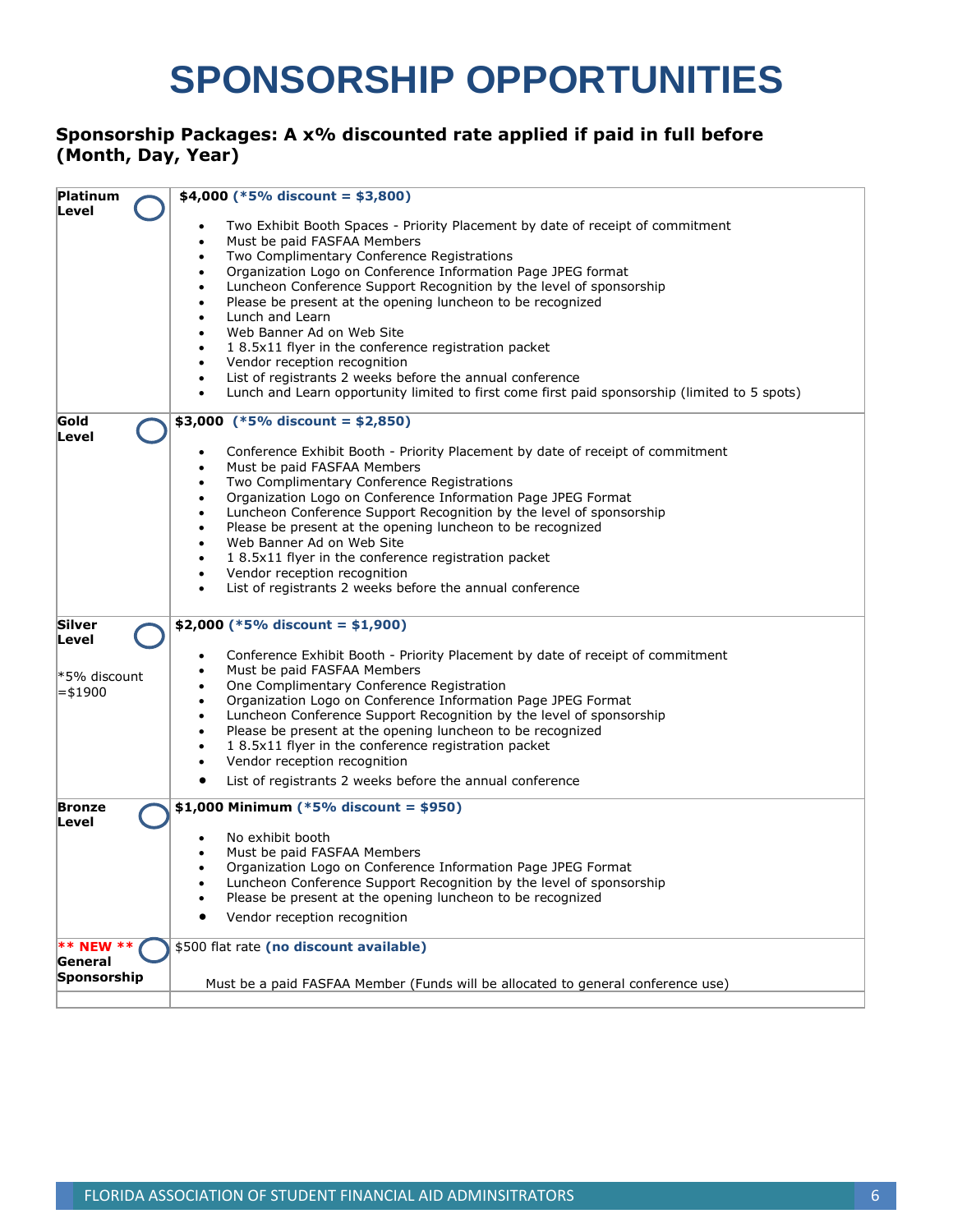### **A-La-Carte**

### **Sponsorship Add-On Options** *(no discount available)*

These options require a paid conference sponsorship package. Single sponsorship opportunities such as the webinar platform and mobile app will be granted on a first-come, first paid basis.

| A-La-Carte                                |                                                                                                                                                                                                                                                                                                                                                                                                                                                                                                                                                                                                                                                            |
|-------------------------------------------|------------------------------------------------------------------------------------------------------------------------------------------------------------------------------------------------------------------------------------------------------------------------------------------------------------------------------------------------------------------------------------------------------------------------------------------------------------------------------------------------------------------------------------------------------------------------------------------------------------------------------------------------------------|
| (Yearly<br>Support-select<br>one or more) | *** NEW *** Webinar platform (\$1,300) Multiple available (cost will be reallocated based on<br>the total number of sponsors)<br>Special recognition at the start of each webinar<br>$\circ$<br>Web banner ad<br>$\circ$                                                                                                                                                                                                                                                                                                                                                                                                                                   |
|                                           | Mobile App (\$250) One sponsorship available<br>Logo displayed inside of the app<br>$\circ$                                                                                                                                                                                                                                                                                                                                                                                                                                                                                                                                                                |
|                                           | Training webinars (\$250) No sponsorship limit<br>10-minute introduction of company product/services<br>$\circ$                                                                                                                                                                                                                                                                                                                                                                                                                                                                                                                                            |
|                                           | Regional Training Workshops (\$250) No sponsorship limit<br>Logo/Web banner<br>$\circ$                                                                                                                                                                                                                                                                                                                                                                                                                                                                                                                                                                     |
|                                           | If attending in person, provide a 10-minute introduction of company product/services<br>$\circ$<br>If attending virtually, provide a 10-minute introduction of company product/services<br>$\circ$                                                                                                                                                                                                                                                                                                                                                                                                                                                         |
|                                           | Clock Hour Workshop (\$1,000) No sponsorship limit<br>Logo/Web banner<br>$\circ$<br>Vendor booth space (in person)<br>$\circ$<br>If attending in person, provide a 10-minute introduction of company product/services<br>$\circ$<br>If attending virtually, provide a 10-minute introduction of company product/services<br>$\circ$<br>18.5 x 11 flyer in workshop materials<br>$\circ$                                                                                                                                                                                                                                                                    |
|                                           | New Aid/Intermediate Aid Officer Pre-Conference Workshop (\$1,000)<br>Logo/Web banner<br>$\circ$<br>Vendor booth space (in person)<br>$\circ$<br>If attending in person, provide a 10-minute introduction of company product/services<br>$\circ$<br>If attending virtually, provide a 10-minute introduction of company product/services<br>$\circ$<br>1 8.5 x 11 flyer in workshop materials<br>$\circ$                                                                                                                                                                                                                                                   |
|                                           | Newsletter (\$100) No sponsorship limit<br>One-half page ad in each issue<br>$\circ$                                                                                                                                                                                                                                                                                                                                                                                                                                                                                                                                                                       |
|                                           | 2 <sup>nd</sup> Annual Director's Summit (\$1,000) No sponsorship limit<br>(Meeting of Financial Aid Directors, Assistant/Associate Vice-Presidents of Financial Aid/Enrollment<br>Management & other senior financial aid leaders from across the state to discuss and share areas of<br>common interest and advocacy)<br>Vendor table space (in person)<br>$\circ$<br>If attending in person, provide a 10-minute introduction of company product/services<br>$\circ$<br>If attending virtually, provide a 10-minute introduction of company product/services<br>$\circ$<br>18.5 x 11 provided to attendees at check-in or emailed if virtual<br>$\circ$ |

**For more information visit the ['Sponsorship Opportunities'](https://fasfaa.memberclicks.net/business-partners-sponsorship-opportunities) page in the Busines Partners menu of the [FASFAA](http://www.fasfaa.org/) website.**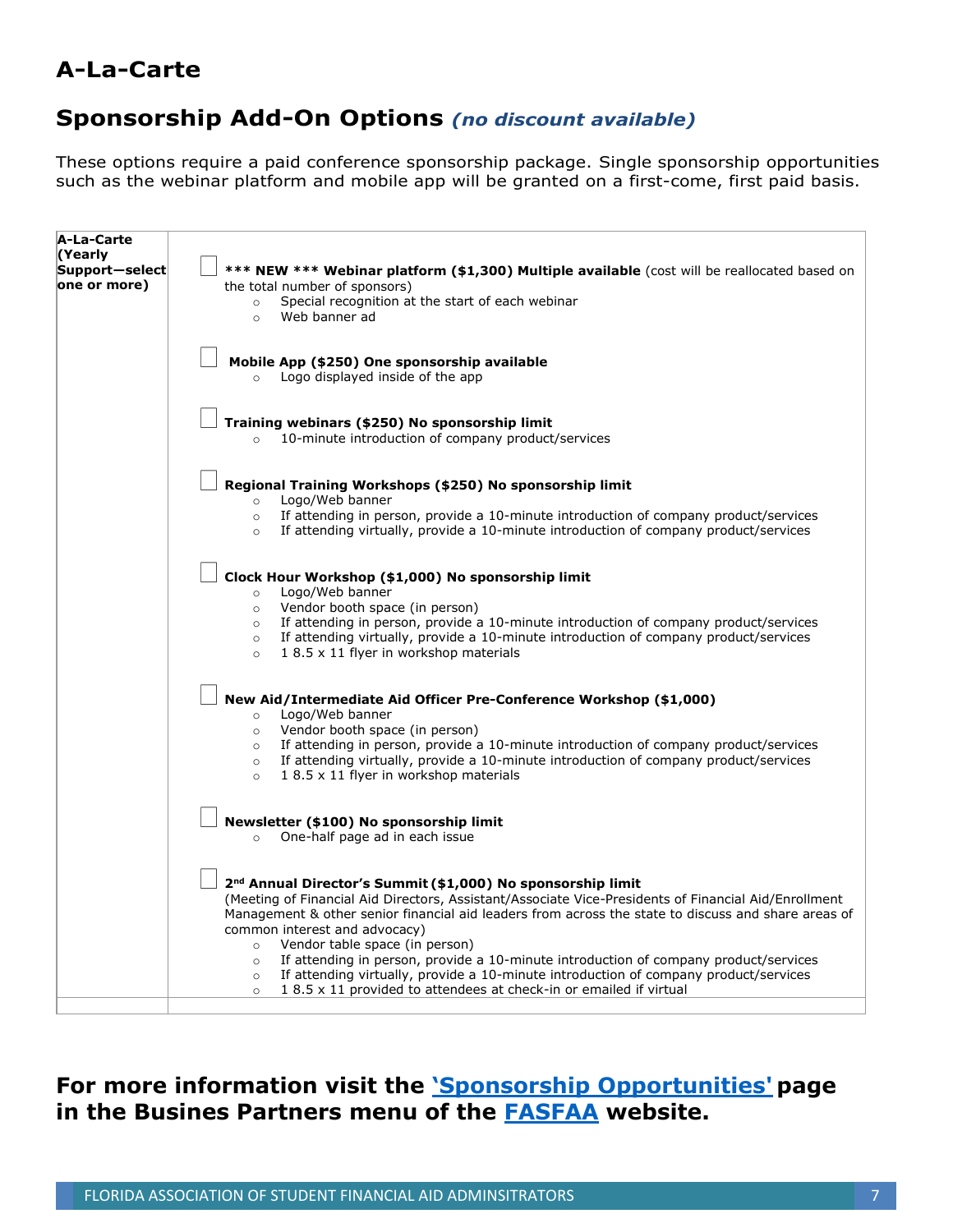### <span id="page-8-0"></span>**SPONSOR PAYMENTS**

### **Visit the '[Sponsor Payments](https://fasfaa.memberclicks.net/sponsor-payments)' page for a specific link to the sponsor registration.**

- *1. Sponsor discount can only be obtained through (Month, Day, Year), and must be paid in full to receive a full discount.*
- *2. All attending sponsors/vendors must be a registered FASFAA member.*

### <span id="page-8-1"></span>**CANCELLATIONS / SUBSTITUTIONS / REFUNDS**

Registration fees are not transferrable.

Sponsors unable to occupy and use the exhibit space contracted will be refunded of all sponsor fees paid, given FASFAA is notified in writing before *(Month, Day, Year)*.

- ➢ No refund of any fees will be made if notice of cancellation is received in writing on or after *(Month, Day, Year)*.
- ➢ No sponsor benefits apply if booth space is canceled.
- $\triangleright$  No refunds will be honored after the conference or after attendee lists have been distributed.
- $\triangleright$  Conference partner substitutions may be made before the start of the event if the original registrants cannot attend. The new participant must have a current paid FASFAA membership and register to attend the conference. Please notify Conference Vendor Sponsor Chair.